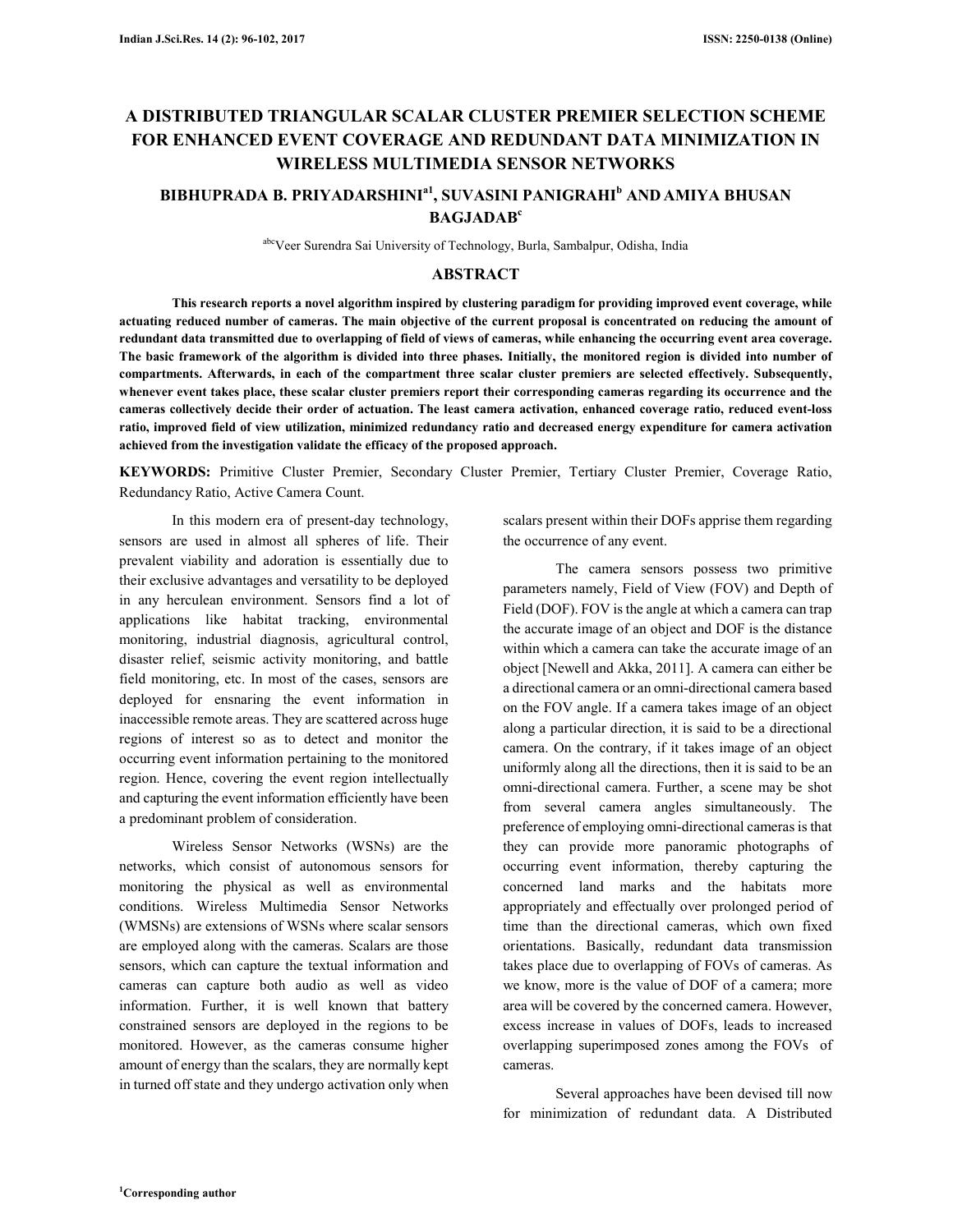Collaborative Camera Actuation based on Scalar Count (DCA-SC) is a recently proposed approach for minimizing the amount of redundant data transmitted [Newell and Akka, 2011]. In this paper, the cameras collaboratively decide which among them are to be activated based on descending order of their scalar count (SC) values. SC value of a camera represents the number of event detecting scalars present within the FOV of the concerned camera sensor. Similarly, another scheme namely, Distributed Collaborative Camera Actuation based on Sensing-Region Management (DCCA-SM) actuates the cameras based on the amount of residual energy contained by them [Luo et.al., 2012]. However, this scheme suffers from a major drawback that the number of cameras actuated cannot be significantly minimized for reducing the amount of redundant data transmission. Such transmissions of redundant data lead to unnecessary energy as well as power expenditure. Therefore, our goal is to actuate only the minimum number of cameras in such a manner that the amount of redundant data transmission is minimized, while providing improved coverage of event region to be monitored.

DCA-SC and DCCA-SM, as discussed earlier, are two approaches that attempt to cover the monitored region with less camera actuation. However, redundancy in data transmission is still there due to overlapping of FOVs of actuated cameras. Besides, complete elimination of redundant data transmission is unavoidable since event information loss would occur if the redundancy causing cameras are kept in turned off state. Hence, our objective is to develop an optimal algorithm that activates significantly reduced number of cameras in such a way that it minimizes the amount of redundant data transmission while providing enhanced event coverage as compared to DCA-SC and DCCA-SM.

In current research, we have devised a novel approach called Distributed Triangular Scalar Cluster Premier Selection (DT-SCPS) that divides the entire monitored region into a number of compartments and selects three scalar premiers namely, primitive cluster premier, secondary cluster premier and tertiary cluster premier effectively in each of the compartments. The scalar premiers are selected intellectually in such a manner that the scalar having the lowest mean distance among all the scalars in a compartment is chosen as the primitive cluster premier. The secondary cluster premier is the farthermost scalar, present at 60° counter-clockwise direction along the baseline from the primitive cluster premier in the corresponding compartment. Similarly, the tertiary cluster premier is the scalar whose average mean distance from both the other cluster premiers is the smallest. The selection of all the scalar premiers is realized in such a manner that the cameras actuated by them ensnare information regarding any kind of event while covering more distinct portions of the monitored region, thus, minimizing the amount of overlapping among the FOVs of cameras, which form the ultimate objective of this research proposal.

The rest of the paper is organized as follows: Section II discusses the related work done in the field. Section III elaborates the proposed approach. Section IV details the simulation frame work and result discussions. Finally, in Section V, we conclude the paper.

#### **RELATED WORK**

Significant amount of research work have been carried out for providing better coverage of the monitored region. The DCA-SC and DCCA-SM approaches as discussed in Section I consider the activation of camera sensors; while minimizing the amount of redundant data transmitted. Similarly, the idea of cover set that has been used in [Zorbas et. al., 2010]; helps in monitoring all the desired targets. The algorithm presented in this work divides the nodes into cover sets and generates maximum number of cover sets. Besides, the approach presented in [Wang et. al., 2009] concentrates on the notion of directional coverage, where each of the individual targets is associated with differentiated priorities. Moreover, the paper discusses the issue of priority-based target coverage and chooses a minimum subset of directional sensors that can monitor all the targets, while propitiating their prescribed priorities.

The analysis of the coverage process induced on a one-dimensional path by a sensor network is modeled as a two-dimensional Boolean model [Ram et. al., 2007]. Furthermore, the path coverage measures such as breach, support, length to first sense and sensing continuity measures such as holes as well as clumps are also characterized in the same work. In another approach [Cai et. al., 2007], priority is given on redundant data elimination, where a local elimination algorithm that removes the redundant messages locally in each state of the automaton is proposed. Similarly, a method is proffered in [Girault, 2002] for removing redundant messages in parallel programs which has been distributed automatically. This proposed algorithm uses program control flow i.e., contains gotos. The control flow is a finite deterministic automaton with a DAG of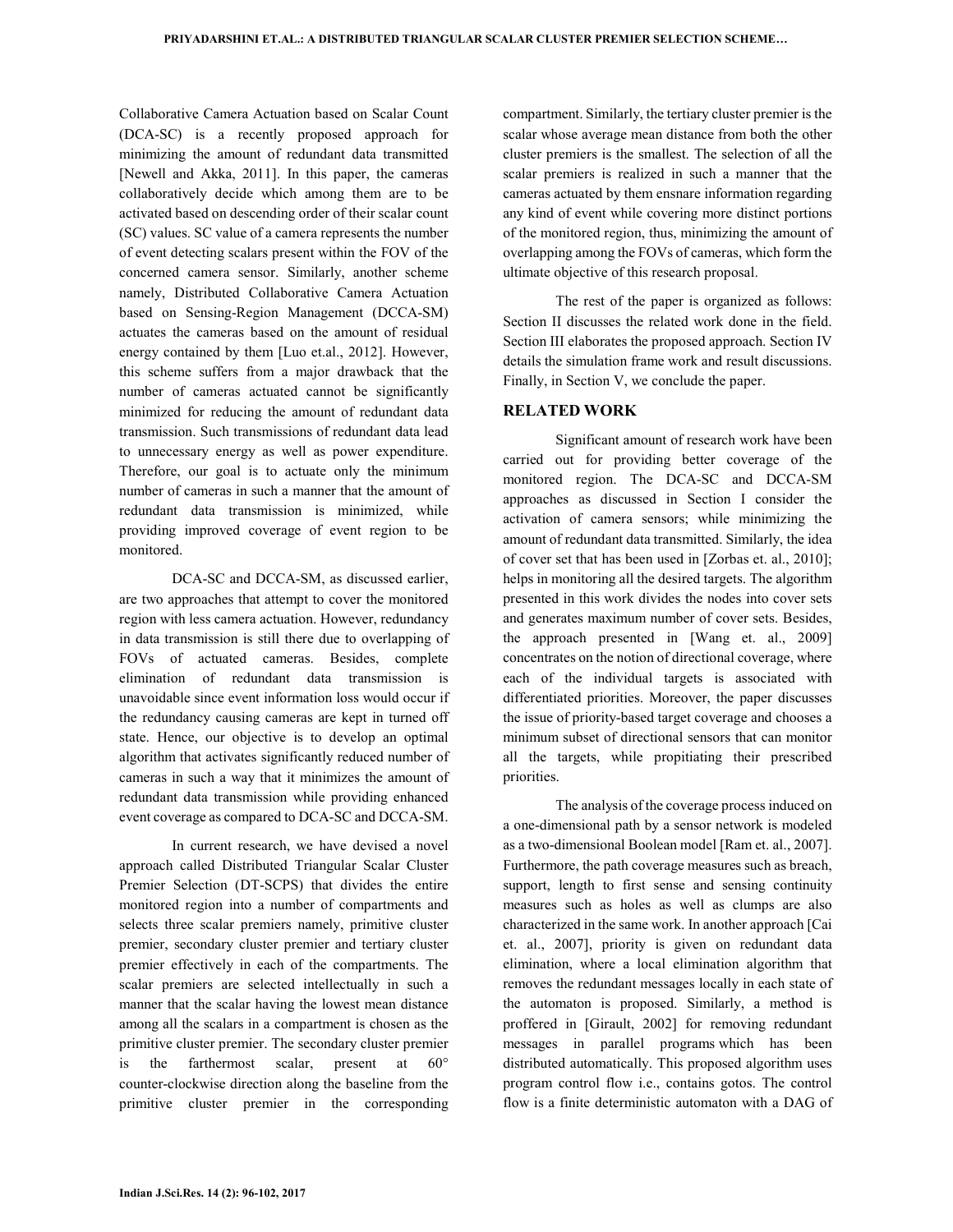actions in every state. Additionally, a data similarity based redundant data elimination technique has been described in [Ghaddar et. al., 2010]. In this paper, an algorithm is depicted to measure similarity between data collected towards the base station such that an aggregator sensor sends minimum amount of information to the base station.

#### **PROPOSED APPROACH**

We have devised a novel approach called "Distributed Triangular Scalar Cluster Premier Selection (DT-SCPS)" scheme for actuating less number of cameras that cover distinct portions of event region effectively while providing improved event coverage along with lowered redundancy in data transmission.

#### **Relevant Definitions and Terms**

Some of the relevant definitions and terms used in our proposed approach are discussed as follows:

**Definition 1: Coverage Ratio** can be defined as the portion of the area of an occurring event that is covered by all the actuated cameras with respect to its total area.

More is the value of coverage ratio, more effectively the event region is covered. Mathematically,

Coverage ratio =  $pec/te$  (1)

Where, pec: portion of event area covered by all the activated cameras and te: total area of occurring event

**Definition 2: Event-loss Ratio** is the ratio of portion of area of event which is not covered by activated cameras to the total area of occurring event.

Less is the value of event-loss ratio; greater will be the coverage of the occurring event region. Mathematically,

$$
Event-loss ratio = penc/te
$$
 (2)

Where, penc: portion of event area not covered by all the activated cameras and te: total area of occurring event.

**Definition 3: Redundancy Ratio** is defined as the ratio of total portion of overlapping area of FOVs of cameras belonging to occurring event region to the total unique portions of event area that is covered by the cameras. Mathematically,

$$
Redundancy ratio = pecof/tupec
$$
 (3)

Where, pecof: portion of event area covered by overlapping of FOVs of cameras belonging to occurring event region and tupec: total unique portions of event area that is covered by all the activated cameras.

 As the redundancy ratio goes on increasing, accordingly, the amount of overlapping among FOVs also increases. Hence, reduced value of redundancy ratio is preferable for attaining minimized energy expenditure.

**Definition 4: Field of view Utilization** can be defined as the ratio of the portion of the area of an occurring event that is covered by all actuated cameras with respect to total area of FOVs of all the actuated cameras.

More value of Field of View Utilization ensures that more redundancy can be eliminated. Mathematically,

Field of view Utilization =  $pec/tfac$  (4)

Where, pec: portion of event area covered by all the activated cameras and tfac: total area of FOVs of actuated cameras.

Some of the important terms devised in our proposed algorithm are as follows:

**(i) Compartmental Cluster Count (CCC):** It is the total number of event reporting scalar premiers present within the camera sensor's DOF which are present at the same compartment of the concerned camera sensor's location.

**(ii) Non-Compartmental Cluster Count (NCCC):** It is the total number of event reporting scalar premiers present within the camera sensor's DOF which are present at different compartment (s) from the camera sensor's location.

**(iii) Total Cluster Count (TCC):** It is the sum of all the compartmental as well as non-compartmental scalar premiers belonging to a particular camera sensor.

**(iv) Active Camera Count (ACC):** It represents the total number of cameras to be activated to cover the prevailing event zone.

### **Distributed Triangular Scalar Cluster Premier Selection (DT-SCPS) Method**

The entire framework of the proposed DT-SCPS algorithm runs through the following three phases:

### **(a) Phase 1: Initialization and Scalar Premier Selection**

 Initially, all the scalar sensors and camera sensors are randomly deployed. Scalars and cameras broadcast My Scalar Information Message (MSIM) and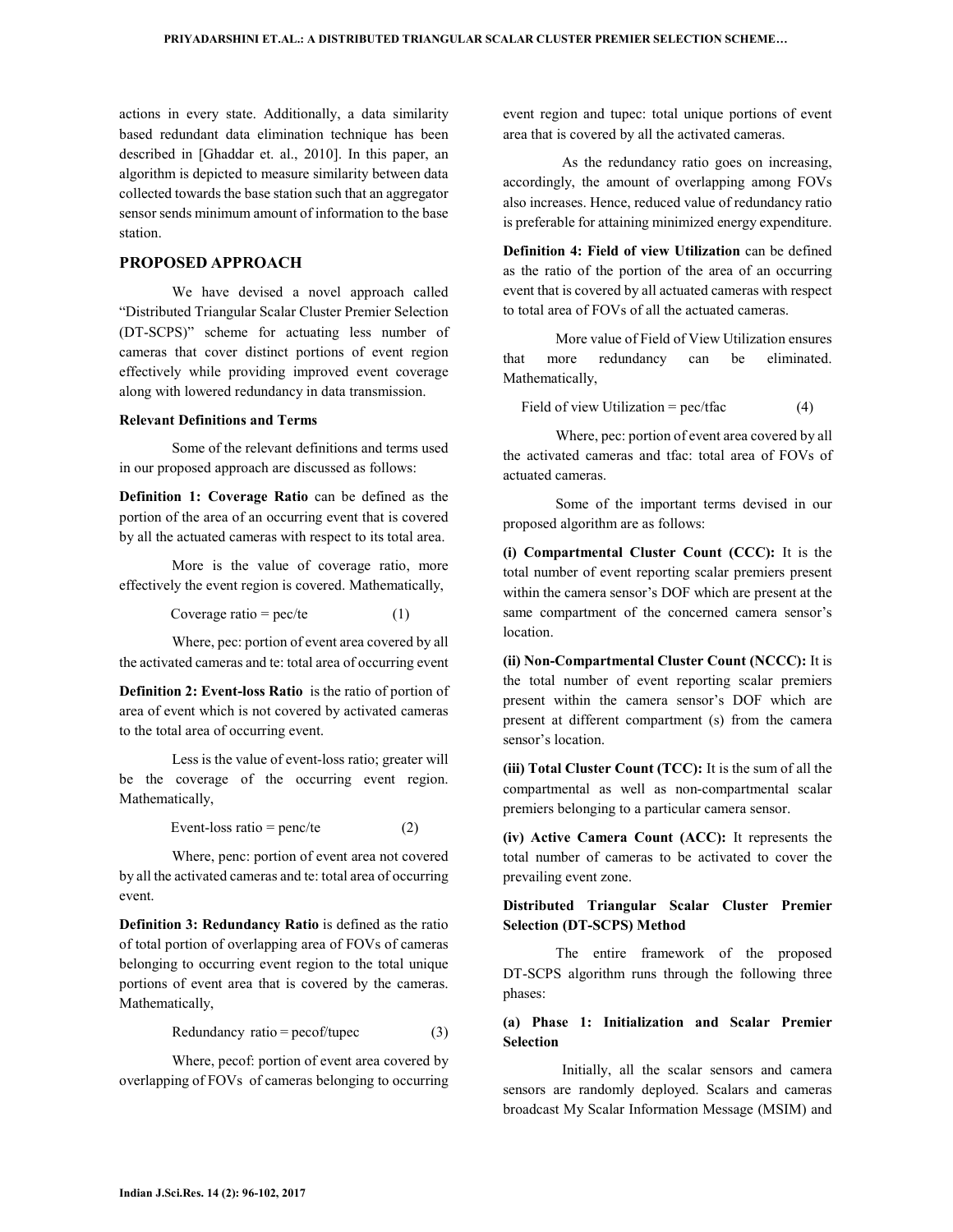My Camera Information Message (MCIM) respectively. MSIM and MCIM are the messages which contain the ids and location information of scalar and camera sensors respectively. These messages are broadcasted by the concerned sensors to the remaining sensors. Several data structures are maintained by the sensors for storing information regarding their id, location (X, Y) and occurring event information for deciding the order of camera activation, which are listed as follows:

**(i) Waiting List (WL):** WL retains the ids of all the cameras in ascending order.

**(ii) Current Activation List (CAL):** CAL contains the ids of all the cameras which are to be activated according to the prescribed order of actuation after the occurrence of an event. At the beginning, CAL list is initialized to 0.

**(iii) Ordering List (OL):** OL is retained by all the cameras which contains the ids of only those cameras which cover the event region. Initially, OL is initialized to 0. After event occurrence, OL contains the corresponding ids of cameras in descending order of their TCC values.

**(iv) Current Basic Cluster Premier List (CBCPL)** The CBCPL contains the ids of event detecting scalar premiers present within the DOF of a camera sensor which has been activated, while considering the actuation of any camera sensor. CBCPL is kept during the running of the network and it is initialized to 0 at the beginning.

**(v) Event Detecting Cluster Premier (EDCP):** EDCP is a table maintained by each camera sensor which contains the ids of event reporting scalar premiers present within FOV as well as DOF of concerned camera. Initially, EDCP is also initialized to 0.

After receipt of MCIM and MSIM, the sensors estimate the Euclidean distance between each other. The Euclidean distance between any two sensors  $S_i(X_i, Y_i)$ ,  $S_j(X_j, Y_j)$  can be represented mathematically as follows:

Dist 
$$
(S_i, S_j) = \sqrt{(Xj - Xi)^2 + (Yj - Yi)^2}
$$
 (5)

Where,  $Dist(S_i, S_j)$  represents the distance between sensor  $S_i$  and sensor  $S_j$ .

The entire region to be monitored is assumed to be square in shape (During implementation, we have considered a  $500 \times 500$  m<sup>2</sup> region. Further, the concerned region is divided into square shaped compartments in such a manner that the length of each square's side (D) is equal to one tenth of the length of the area to be monitored (L).

$$
D = 2 \times DOF = \frac{L}{10}
$$
 (6)

Where, D: Side length of each compartment and L:Length of the monitored area (500 m)

The side length of each compartment is chosen as  $(2 \times DOF)$  so as to minimize the amount of overlapping among FOVs of actuated cameras, while selecting scalar premiers intellectually in each of the compartments for getting effective results. Since we have used omni-directional cameras, thus, the diameter along which it captures image of any object is  $(2 \times DOF)$ . Hence, the value of side length of each compartment is taken as twice of DOF value so that reduced number of cameras will be activated, while ensnaring larger amount of unique area. In our context, DOF value is taken as 25 m during implementation. Hence,  $(2 \times DOF)$  value is 50 m, which is equal to  $(1/10)$ th of the length of the monitored region.

In each of the squared compartments, three scalar cluster premiers are selected as discussed in Section I which is portrayed in Fig. 1. Scalar Cluster Premiers or Scalar Premiers (SPs) are the scalars belonging to any of the compartments of the monitored event region. The SP acts as the chief representative of its neighboring scalars, which represent a cluster belonging to that particular compartment. A scalar premier called Primitive Cluster Premier (PCP) is selected in each of the compartment of the monitored region in such a way that it has lowest mean distance among all the scalars pertaining to that particular compartment. The line joining the central point of the concerned compartment with the coordinate position of PCP is chosen as the Base line. Subsequently, the Secondary Cluster Premier (SCP) is selected from the PCP such that it is present at farthest distance from the PCP at an angle 60° along counterclockwise direction from the coordinate position of PCP across the Base line.



**Figure 1: Selection of scalar premiers in a compartment in proposed DT-SCPS approach**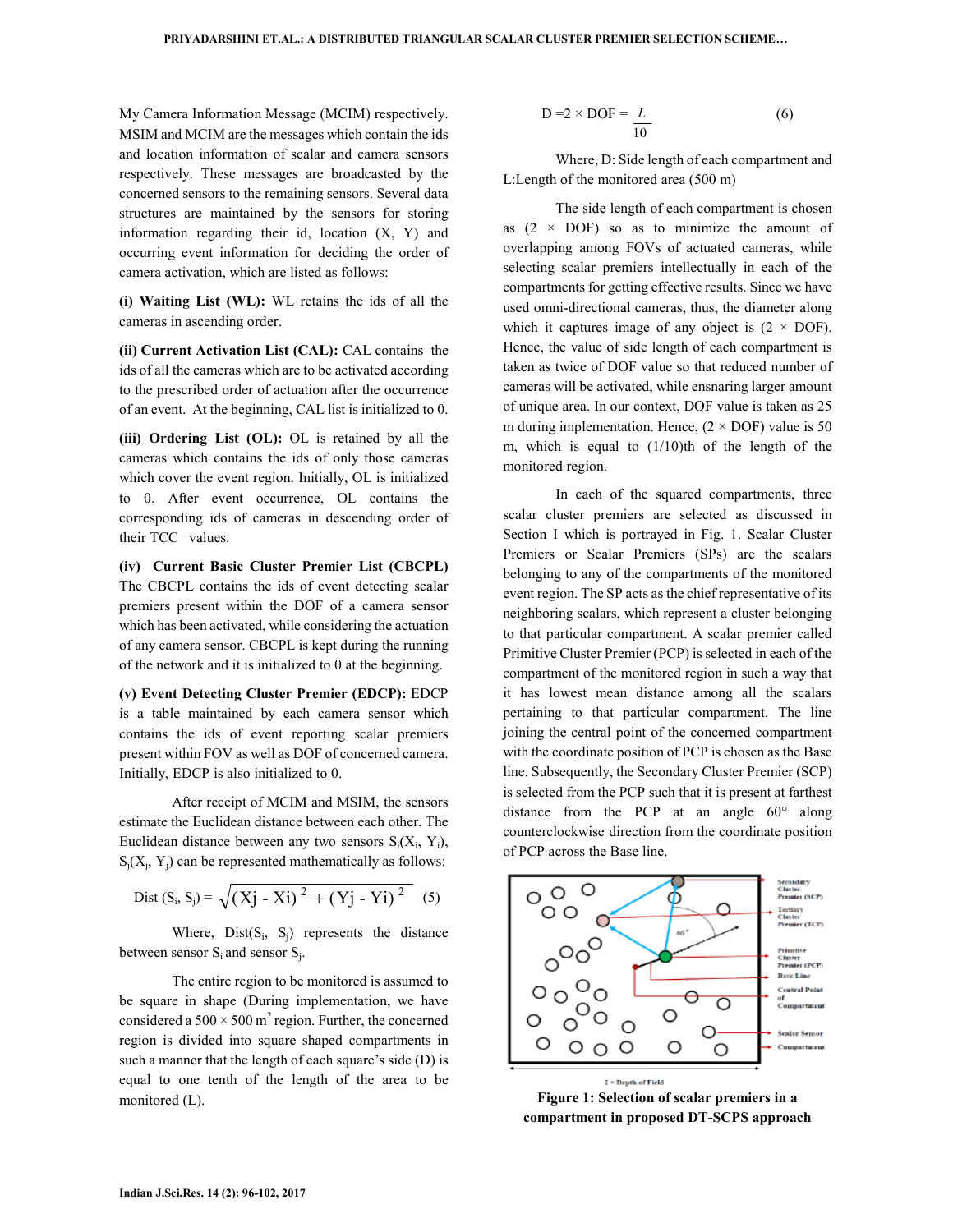Afterwards, a Tertiary Cluster Premier (TCP) is selected, which is the scalar premier whose average mean distance from both PCP and SCP is the smallest among all the scalars belonging to the concerned compartment. In this manner, three scalar cluster premiers are selected in each of the compartments. The set of sensors including the three selected scalar cluster premiers, which belong to the same compartment are regarded as the Compartmental Members (CMs).

#### **(b) Phase 2: Event Occurrence and Addressing**

At the beginning of this phase, an event takes place and the scalar premiers (i.e. PCPs, SCPs, TCPs) present at the event region detect the event on behalf of their scalar sensing neighbors. Two sensors i and j are said to be Sensing Neighbors, if their Euclidean distance Dist $(i, j)$  < 2RS [11], where RS is the sensing range of the sensors.

Based on the scalar premiers from whom a camera receives the event information, the cameras are categorized into two types: Layer Apprised Camera (LAC) and Non-Layer Apprised Camera (NLAC). LAC is the camera that is informed regarding the event information from scalar premier(s) belonging to the same layer (i.e. compartment). However, NLAC is the camera that is informed regarding the event information from scalar premier(s) belonging to some other layer than the concerned camera sensor.

When event takes place, each scalar premier reports its corresponding camera regarding the occurring event by sending the Event Detect (ED) message. ED is a message that is sent by a scalar premier to a camera sensor, when the scalar premier detects an event. The ED message consists of the id, location information of concerned scalar premier and the occurring event information. Moreover, the corresponding camera represents the camera within whose FOV the scalar premier lays. Subsequently, the cameras calculate their Compartmental Cluster Count (CCC) and Non-Compartmental Cluster Count (NCCC) values. Afterwards, their respective Total Cluster Count (TCC) values are updated accordingly. Thus, the sum of all the compartmental and non-compartmental cluster members is currently available with each of the cameras.

#### **(c) Phase 3: Camera Collaboration and Actuation**

In this phase, each camera broadcasts a message called Scalar Cluster Premier Count Message (SCPCM) which contains their respective TCC values and ids. Each of the cameras now knows each other's TCC values and updates their OL accordingly. However, the condition is that ids of only those cameras are added to Ordering List, which has positive TCC values. The camera from which no SCPCM is received, its id is removed from the Waiting List and the concerned camera is decided to be kept in turned off condition as the camera is not going to capture the occurring event information.

The camera that comes first in the Ordering List is activated first. Subsequently, the activated camera broadcasts UCPM message to rest of the cameras. This message contains the ids of event detecting scalar premiers present within the DOFs of the activated cameras. The ids of scalar premiers maintained in UCPM are then added to CBCPL. Afterwards, the camera which comes next in the Ordering List i.e., the camera having next highest TCC value compares the ids of scalar premiers present in UCPM with the ids of scalar premiers present in its EDCP table. If the ids of scalar sensors of both the cameras match completely, then the camera is not activated. In case a mismatch is noticed, then the concerned camera having next highest TCC value undergoes activation. Its id is then immediately removed from the Waiting List as well as Ordering List and it is added to Current Activation List (CAL), which contains the ids of activated cameras. Such matching and mismatching process of SP ids continues till the Ordering List becomes empty. At this point of time, the number of cameras present in the CAL gives the total number of activated cameras i.e. Active Camera Count (ACC) value in the proposed DT-SCPS approach.

## **SIMULATION AND PERFORMANCE EVALUATION**

In this section, we have developed a customized simulator written in C++ to evaluate the performance of the proposed DT-SCPS approach. The performance evaluation of our proposed system has been carried out based on the following assumptions: (i) all the sensors are randomly deployed, (ii) the sensing range of scalars and FOVs of cameras are considered to be circular, (iii) the sensors are assumed to have fixed positions. (iv )all the sensors are assumed to be time synchronous. (v) all the messages are assumed to be broadcasted sequentially. The DOF value is taken as 25 m while varying the number of camera sensors and the sensing range of scalars is taken as 10 m throughout the implementation. We have varied the number of cameras and observed their effect on the number of cameras activated in case of DCA-SC [1], DCCA-SM [2] and our proposed approach DT-SCPS. The comparative performance assessment is done on the basis of the following performance metrics: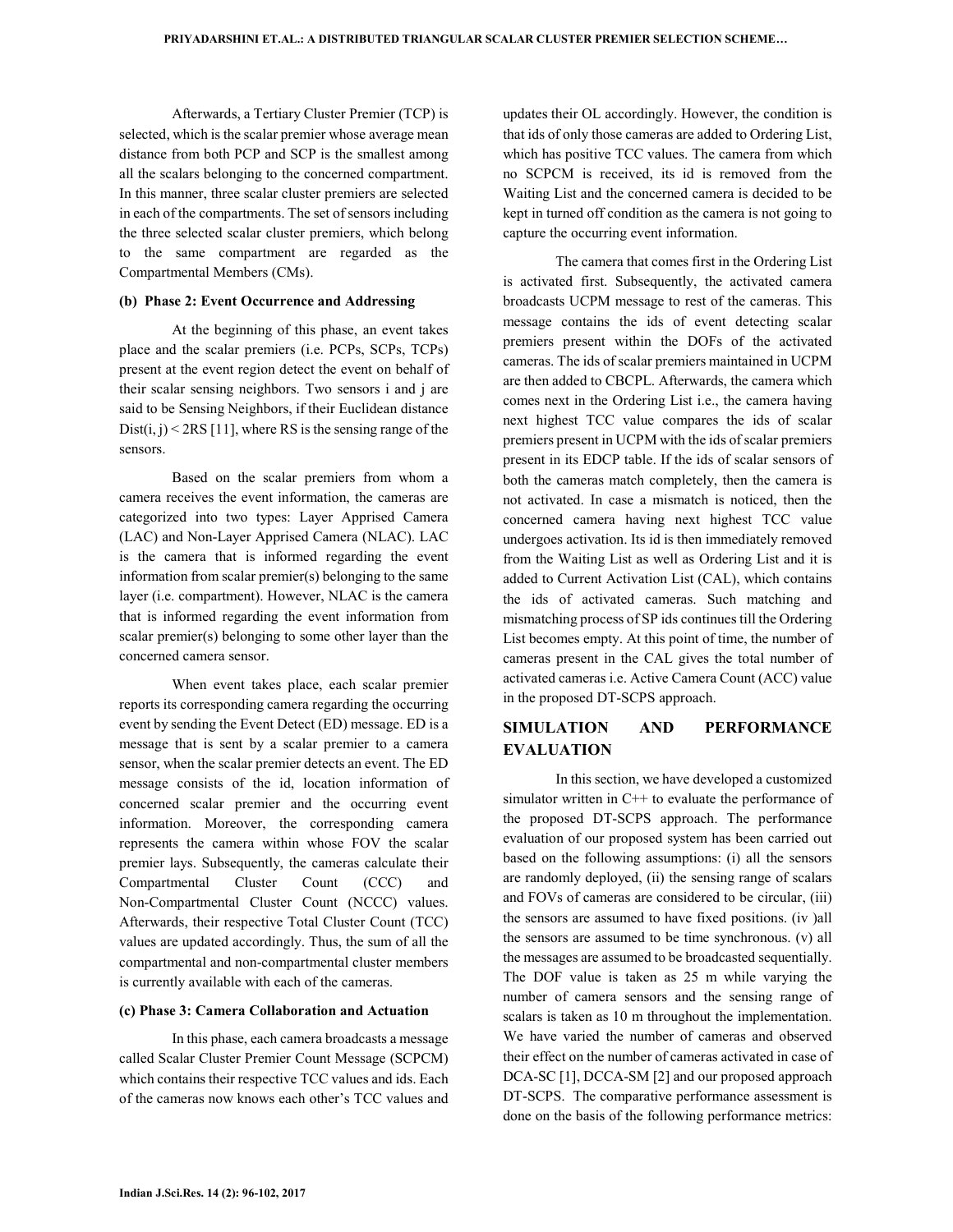(a) number of cameras activated, (b) energy consumption for camera activation. (c) coverage ratio, (d) event-loss ratio, (d) redundancy Ratio, (e) field of View Utilization.





We have varied the number of camera sensors (noc) and observed its effect on number of cameras activated (noca) as shown in Fig. 2(a). It is evident from the figure that with increase in noc the noca rises gradually in all the cases. Further, since the noca is found to be the minimum in case of proposed approach. Hence, the amount of energy consumption for camera activation (ecca) is the least in our case as shown in Fig. 2(b). Fig. 3(a) portrays the effect of varying the noc on coverage ratio(cr) in case of all the approaches.





**Figure 3: Effect of varying number of cameras (noc) on (a) coverage ratio (cr) (b) event-loss ratio (elr)** 



**Figure 4: Effect of varying number of cameras (noc) on Redundancy ratio (rr)** 



**Figure 5: Effect of varying number of cameras (noc) on field of view utilization (fovu)** 

It is noticed that with increase in noc the value of cr rises in all the cases and is found to be the maximal in case of proposed DT-SCPS, affirming more distinct event area coverage than the other approaches. The effect of variation of noc on event-loss ratio (elr) is represented in Fig. 3(b). Since the cr is found to be the maximum in case of DT-SCPS, hence information loss minimization is achieved by our approach. Further, it is observed that with increase in noc the values of  $rr$  rises in all the approaches as shown in Fig. 4 and it is observed to be the minimum in DT-SCPS. In addition, Fig. 5 shows the effect of varying noc on field of view utilization (fovu), which is found to be the maximum in our case, thereby ensuring less amount of redundant data transmission in the proposed approach.